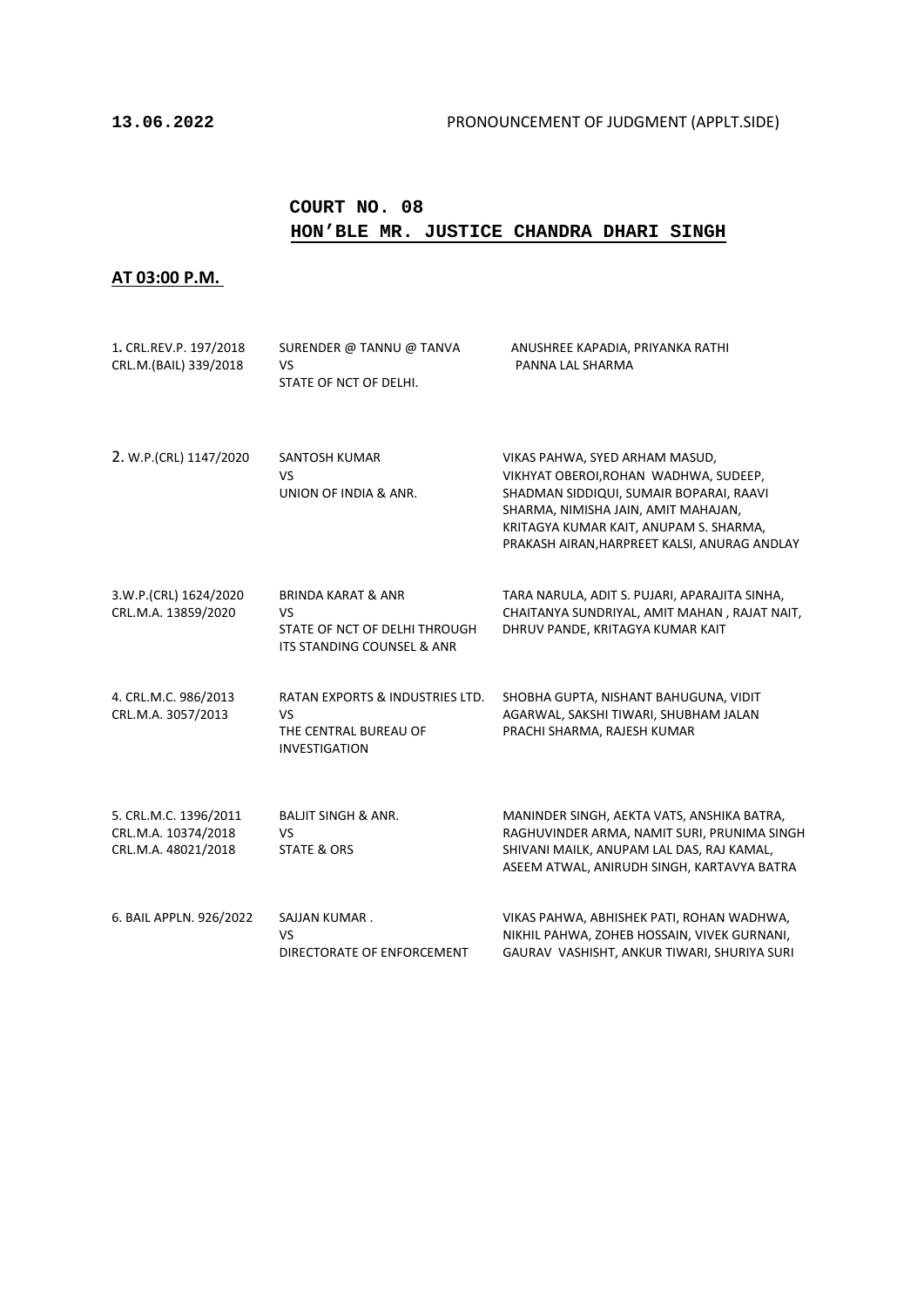### **COURT NO. 48 HON'BLE MR. JUSTICE PRATEEK JALAN**

**<https://dhcvirtualcourt.webex.com/meet/dhcvirtualcourt3>**

### **AT 02:30 PM**

# 1. **BAIL APPLN. 716/2022** PRAVEEN KUMAR AGARWAL ..... Petitioner versus

CENTRAL BUREAU OF INVESTIGATION..... Respondent

2. SUBASH AGARWAL ..... Petitioner **BAIL APPLN. 1172/2022 & CRL.M.(BAIL) 420/2022**

versus

CENTRAL BUREAU OF INVESTIGATION..... Respondent

3. RAJESH AGARWAL ..... Petitioners **BAIL APPLN. 1173/2022 & CRL.M.(BAIL) 421/2022** versus

CENTRAL BUREAU OF INVESTIGATION ..... Respondent

4. MOHAN LAL SEHJPAL ..... Petitioner **BAIL APPLN. 1203/2022 & CRL.M.A. 10740/2022**

versus

 CENTRAL BUREAU OF INVESTIGATION & ANR. ...... Respondents

5. **BAIL APPLN. 1278/2022** AKASH AGARWAL ..... Petitioner

versus

CENTRAL BUREAU OF INVESTIGATION..... Respondent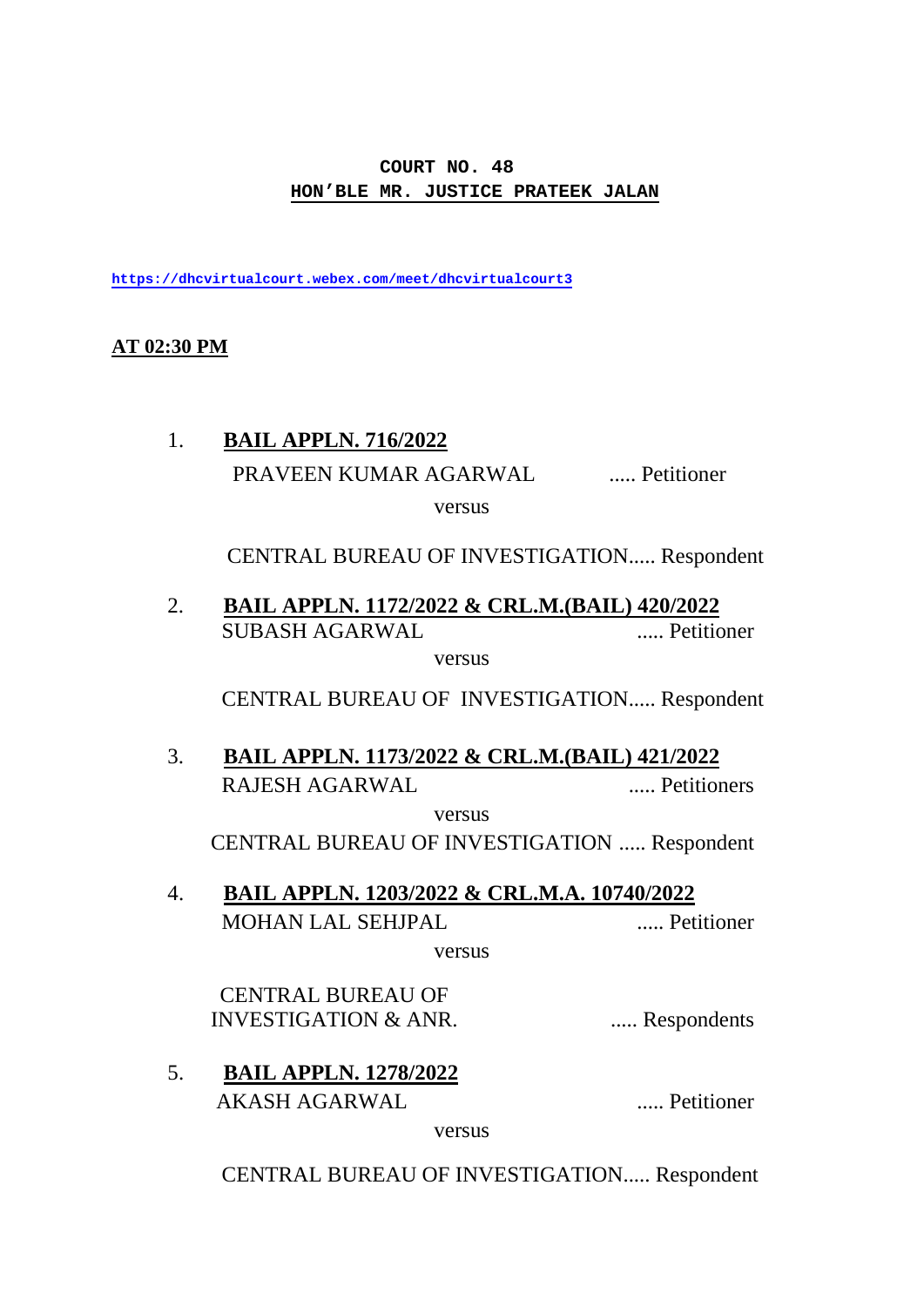#### 6. MANNOJ KUMAR JAIN ..... Petitioner **BAIL APPLN. 1382/2022 & CRL.M.(BAIL) 521/2022** versus

### CENTRAL BUREAU OF INVESTIGATION ..... Respondent

*Present:-* Mr. Rajiv Nayar & Mr. Trideep Pais, Senior Advocates with Mr. Parminder Singh, Mr. Rishi Agarwala, Mr. Kanav Vir Singh & Mr. Ashish Hira, Mr. Sharan Niranjan, Advocates for the Petitioner in BAIL APPLN. 1172/2022 [9920525735].

> Mr. Dayan Krishnan & Mr. Trideep Pais, Senior Advocates with Mr. Parminder Singh, Mr. Rishi Agarwala, Mr. Kanav Vir Singh & Mr. Ashish Hira, Mr. Shravan Niranjan, Advocates for Petitioner in BAIL APPLN. 1382/2022 [9920525735].

> Mr. Kapil Sibal & Mr. Trideep Pais, Senior Advocates with Mr. Parminder Singh, Mr. Rishi Agarwala, Mr. Kanav Vir Singh & Mr. Ashish Hira, Mr. Sharan Niranjan, Advocates for the Petitioner in BAIL APPLN. 1173/2022 [9920525735].

> Mr. Mohit Mathur, Senior Advocate with Dr. Aman Gaur, Ms. Nidhi Gaur, Sumit Misra, Rahul Patel, Advocates for the Petitioner in BAIL APPLN. 716/2022 [9717093414].

> Mr. Sanjeev Mahajan, Mr. Bharat Beriwal & Mr. Sarthak Chiller, Advocates for the Petitioner in BAIL APPLN. 1278/2022 [9811156437].

> Mr. Anand Nandan & Mr. D.S. Mishra, Advocates for Petitioner in BAIL APPLN. 1203/2022.

> Mr. Ripu Daman Bhardwaj, Special Public Prosecutor for CBI with DSP Anshuman Saha, (I.O) in all the Petitions.